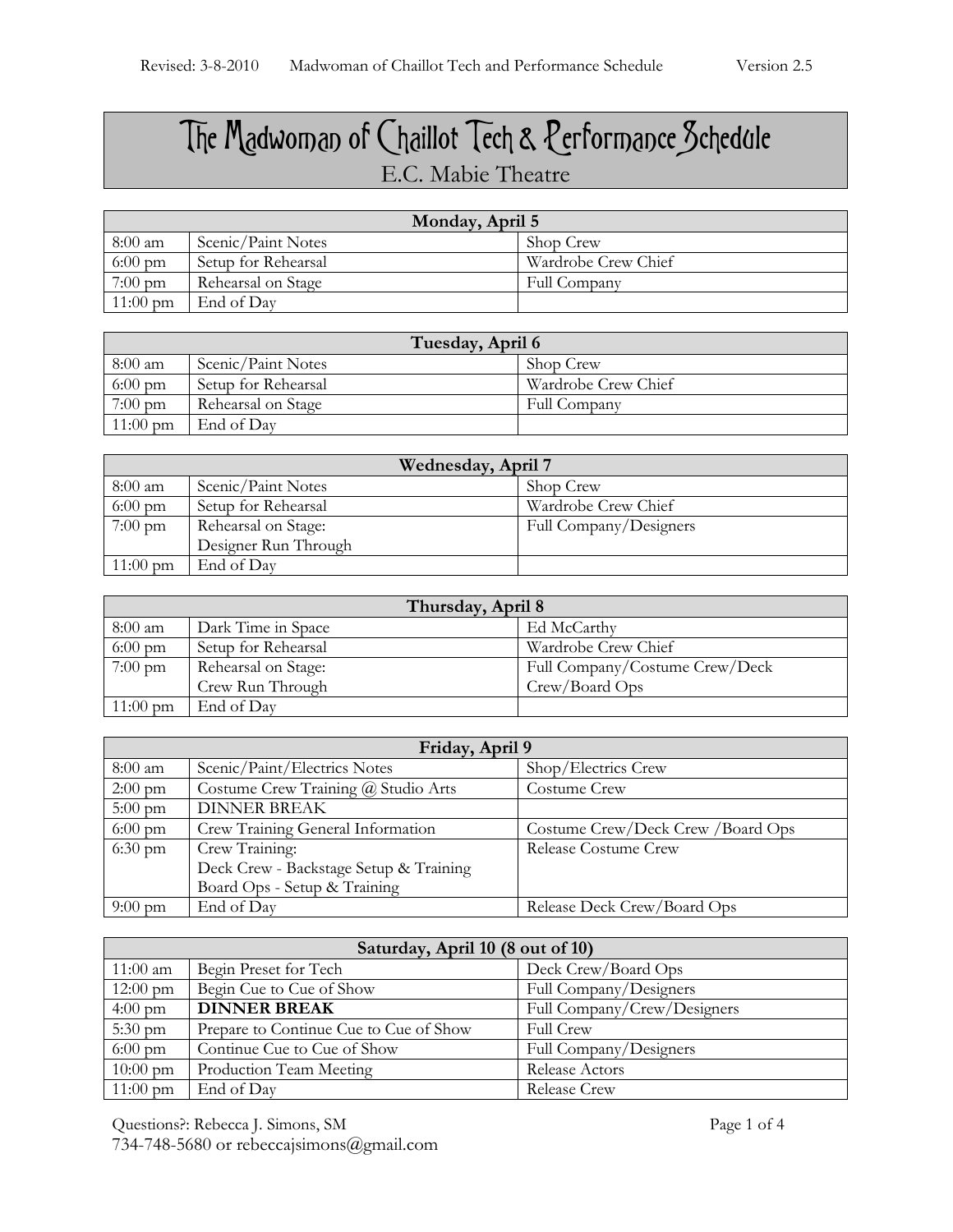| Sunday, April 11 (8 out of 10) |                                    |                             |
|--------------------------------|------------------------------------|-----------------------------|
| $11:00$ am                     | Begin Preset for Tech              | <b>Full Crew</b>            |
| $12:00 \text{ pm}$             | Quick Change Rehearsal             | Full Company/Designers      |
| $1:30 \text{ pm}$              | Continue Tech                      |                             |
| $4:00 \text{ pm}$              | <b>DINNER BREAK</b>                | Full Company/Crew/Designers |
| $5:30 \text{ pm}$              | Prepare to Continue Tech           | <b>Full Crew</b>            |
| $6:00 \text{ pm}$              | Call to Wardrobe (Wigs, No Makeup) | Full Company                |
| $6:30 \text{ pm}$              | Continue Tech                      | Full Company/Designers      |
| $10:00 \text{ pm}$             | Production Team Meeting            | Release Actors              |
| $11:00 \text{ pm}$             | End of Day                         | Release Crew                |

| Monday, April 12 (Dress #1) |                                  |                                  |
|-----------------------------|----------------------------------|----------------------------------|
| 8:00 am                     | Scenic/Paint/Electrics Notes TBD | Shop/Electrics Crew              |
| $6:00 \text{ pm}$           | Prep for Dress Rehearsal         | Costume Crew/Deck Crew/Board Ops |
| $7:00 \text{ pm}$           | Call to Wardrobe                 | Full Company                     |
| $7:30 \text{ pm}$           | Dress Rehearsal #1               | Full Company/Designers           |
| $11:00 \text{ pm}$          | Production Team Meeting          | Release Actors                   |
| $12:00 \text{ pm}$          | End of Day                       | Release Crew                     |

| Tuesday, April 13 (Work Day - No Costumes) |                                  |                        |
|--------------------------------------------|----------------------------------|------------------------|
| 8:00 am                                    | Scenic/Paint/Electrics Notes TBD | Shop/Electrics Crew    |
| $6:00 \text{ pm}$                          | Prep for Dress Rehearsal         | Costume Crew           |
| $6:30 \text{ pm}$                          | Begin Preset for Dress Rehearsal | Deck Crew/Board Ops    |
| $7:00 \text{ pm}$                          | Work Tech Notes                  | Full Company/Designers |
| $11:00 \text{ pm}$                         | Production Team Meeting          | Release Actors         |
| $12:00 \text{ pm}$                         | End of Day                       | Release Crew           |

| Wednesday, April 14 (Dress #2) |                                  |                        |
|--------------------------------|----------------------------------|------------------------|
| 8:00 am                        | Scenic/Paint/Electrics Notes TBD | Shop/Electrics Crew    |
| $6:00 \text{ pm}$              | Prep for Dress Rehearsal         | Costume Crew           |
| $6:30 \text{ pm}$              | Begin Preset for Dress Rehearsal | Deck Crew/Board Ops    |
| $7:00 \text{ pm}$              | Call to Wardrobe                 | Full Company           |
| $7:30 \text{ pm}$              | Dress Rehearsal #2               | Full Company/Designers |
| $11:00 \text{ pm}$             | Production Team Meeting          | Release Actors         |
| $12:00 \text{ pm}$             | End of Day                       | <b>Release Crew</b>    |

| Thursday, April 15 (Dress #3) |                                  |                        |
|-------------------------------|----------------------------------|------------------------|
| 8:00 am                       | Scenic/Paint/Electrics Notes TBD | Shop/Electrics Crew    |
| $6:00 \text{ pm}$             | Prep for Dress Rehearsal         | Costume Crew           |
| $6:30 \text{ pm}$             | Begin Preset for Dress Rehearsal | Deck Crew/Board Ops    |
| $7:30 \text{ pm}$             | Call to Wardrobe                 | Full Company           |
| $8:00 \text{ pm}$             | Dress Rehearsal #3               | Full Company/Designers |
| $11:00 \text{ pm}$            | Production Team Meeting          | Release Actors         |
| $12:00 \text{ pm}$            | End of Day                       | <b>Release Crew</b>    |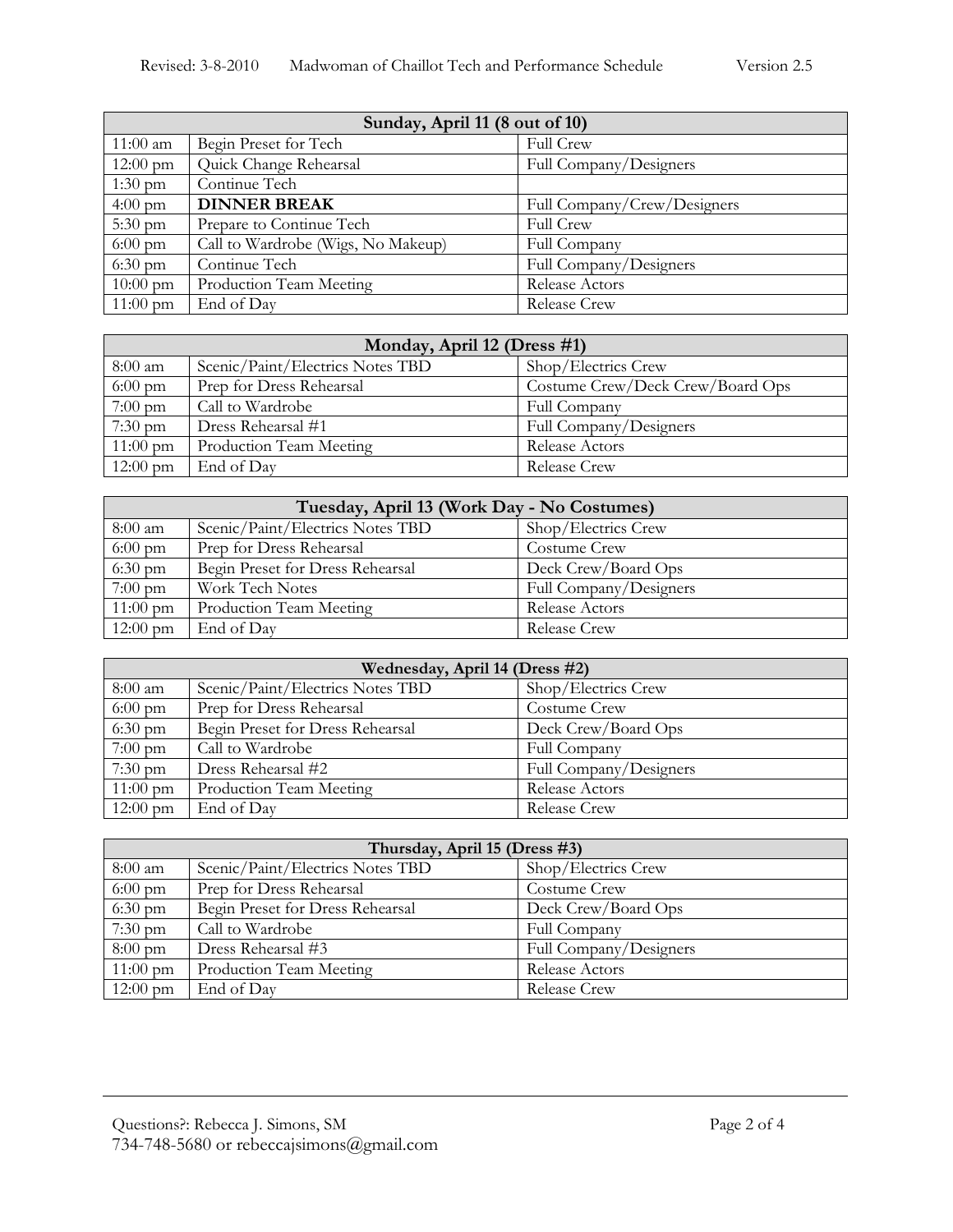| Friday, April 16 (Performance #1) |                                  |                     |
|-----------------------------------|----------------------------------|---------------------|
| 8:00 am                           | Scenic/Paint/Electrics Notes TBD | Shop/Electrics Crew |
| $6:00 \text{ pm}$                 | Prep for Performance             | Costume Crew        |
| $6:30 \text{ pm}$                 | Begin Preset for Performance #1  | Deck Crew/Board Ops |
| $7:30 \text{ pm}$                 | Call to Wardrobe                 | Full Company        |
| $8:00 \text{ pm}$                 | Performance #1                   | Full Company        |

| Saturday, April 17 (Performance #2) |                                 |                     |
|-------------------------------------|---------------------------------|---------------------|
| $6:00 \text{ pm}$                   | Prep for Performance            | Costume Crew        |
| $6:30 \text{ pm}$                   | Begin Preset for Performance #2 | Deck Crew/Board Ops |
| $7:30 \text{ pm}$                   | Call to Wardrobe                | Full Company        |
| $8:00 \text{ pm}$                   | Performance #2                  | Full Company        |

| Sunday, April 18 (Performance #3) |                                 |                     |
|-----------------------------------|---------------------------------|---------------------|
| $12:00 \text{ pm}$                | Prep for Performance            | Costume Crew        |
| $12:30 \text{ pm}$                | Begin Preset for Performance #3 | Deck Crew/Board Ops |
| $1:30$ pm                         | Call to Wardrobe                | Full Company        |
| $2:00 \text{ pm}$                 | Performance #3                  | Full Company        |

| Monday, April 19 |  |  |
|------------------|--|--|
|                  |  |  |
|                  |  |  |

| April 20<br>Tuesday |                                                                                 |  |  |
|---------------------|---------------------------------------------------------------------------------|--|--|
|                     | the contract of the contract of the contract of the contract of the contract of |  |  |

| Wednesday, April 21 (Performance #4) |                                 |                     |
|--------------------------------------|---------------------------------|---------------------|
| $6:00 \text{ pm}$                    | Prep for Performance            | Costume Crew        |
| $6:30 \text{ pm}$                    | Begin Preset for Performance #4 | Deck Crew/Board Ops |
| $7:30 \text{ pm}$                    | Call to Wardrobe                | Full Company        |
| $8:00 \text{ pm}$                    | Performance #4                  | Full Company        |

| Thursday, April 22 (Performance #5) |                                 |                     |
|-------------------------------------|---------------------------------|---------------------|
| $6:00 \text{ pm}$                   | Prep for Performance            | Costume Crew        |
| $6:30 \text{ pm}$                   | Begin Preset for Performance #5 | Deck Crew/Board Ops |
| $7:30 \text{ pm}$                   | Call to Wardrobe                | Full Company        |
| $8:00 \text{ pm}$                   | Performance #5                  | Full Company        |

| Friday, April 23 (Performance #6) |                                 |                     |
|-----------------------------------|---------------------------------|---------------------|
| $6:00 \text{ pm}$                 | Prep for Performance            | Costume Crew        |
| $6:30 \text{ pm}$                 | Begin Preset for Performance #6 | Deck Crew/Board Ops |
| $7:30 \text{ pm}$                 | Call to Wardrobe                | Full Company        |
| $8:00 \text{ pm}$                 | Performance #6                  | Full Company        |

| Saturday, April 24 (Performance #7) |                                 |                     |
|-------------------------------------|---------------------------------|---------------------|
| $6:00 \text{ pm}$                   | Prep for Performance            | Costume Crew        |
| $6:30 \text{ pm}$                   | Begin Preset for Performance #7 | Deck Crew/Board Ops |
| $7:30 \text{ pm}$                   | Call to Wardrobe                | Full Company        |
| $8:00 \text{ pm}$                   | Performance #7                  | Full Company        |